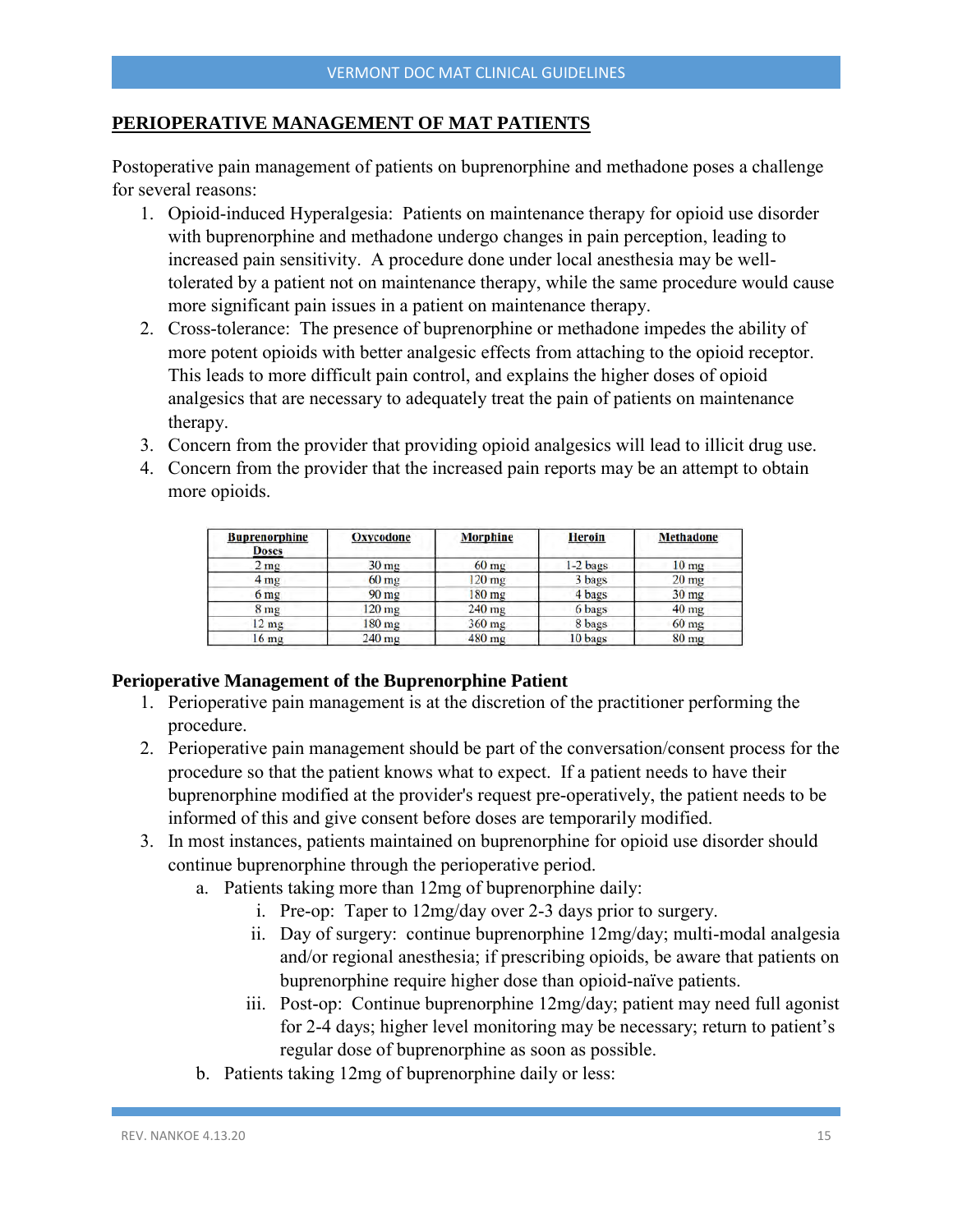- i. Pre-op: Continue normal dose of buprenorphine.
- ii. Day of surgery: continue normal dose of buprenorphine; multi-modal analgesia and/or regional anesthesia; if prescribing opioids, be aware that patients on buprenorphine require higher dose than opioid-naïve patients.
- iii. Post-op: Continue normal dose of buprenorphine; patient may need full agonist for 2-4 days; higher level monitoring may be necessary.
- 4. Non-opioid medications such as local anesthetics (lidocaine or bupivacaine), NSAIDs (e.g. ketorolac, ibuprofen, meloxicam), and acetaminophen among others do not act via the opioid receptors and will therefore not be impeded by buprenorphine. Generously utilizing these non-opioid medications are key to managing pain in patients with opioid use disorder.
- 5. Inadequately treating pain in patients with opioid use disorder is more likely to cause a relapse than adequate analgesia.
- 6. Acute pain with objective findings requires adequate analgesia, with the determination to use opioid or non-opioid agents being at the discretion of the practitioner performing the procedure.
- 7. The patient's dose of buprenorphine may be split to every 12 hours or every 8 hours to maximize the analgesics of buprenorphine for the patient experiencing post-operative pain.
- 8. The MAT Medical Director can be contacted for consultation

## **Perioperative Management of the Methadone Patient**

- 1. Perioperative pain management is at the discretion of the practitioner performing the procedure, and post-operative pain management should be part of the conversation/consent process for the procedure so that the patient knows what to expect.
- 2. Doses of methadone are not typically held.
- 3. Non-opioid medications such as local anesthetics (lidocaine or bupivacaine), NSAIDs (e.g. ketorolac, ibuprofen, meloxicam), and acetaminophen among others do not act via the opioid receptors and will therefore not be impeded by methadone. Generously utilizing these non-opioid medications are key to managing pain in patients with opioid use disorder.
- 4. Because of the cross-tolerance of patients of methadone to other opioids, providers should be aware that higher doses of opioid analgesics may be required to achieve adequate pain relief.
- 5. Inadequately treating pain in patients with opioid use disorder is more likely to cause a relapse than adequate analgesia.
- 6. Acute pain with objective findings requires adequate analgesia, with the determination to use opioid or non-opioid agents being at the discretion of the practitioner performing the procedure.
- 7. The MAT Medical Director can be contacted for consultation.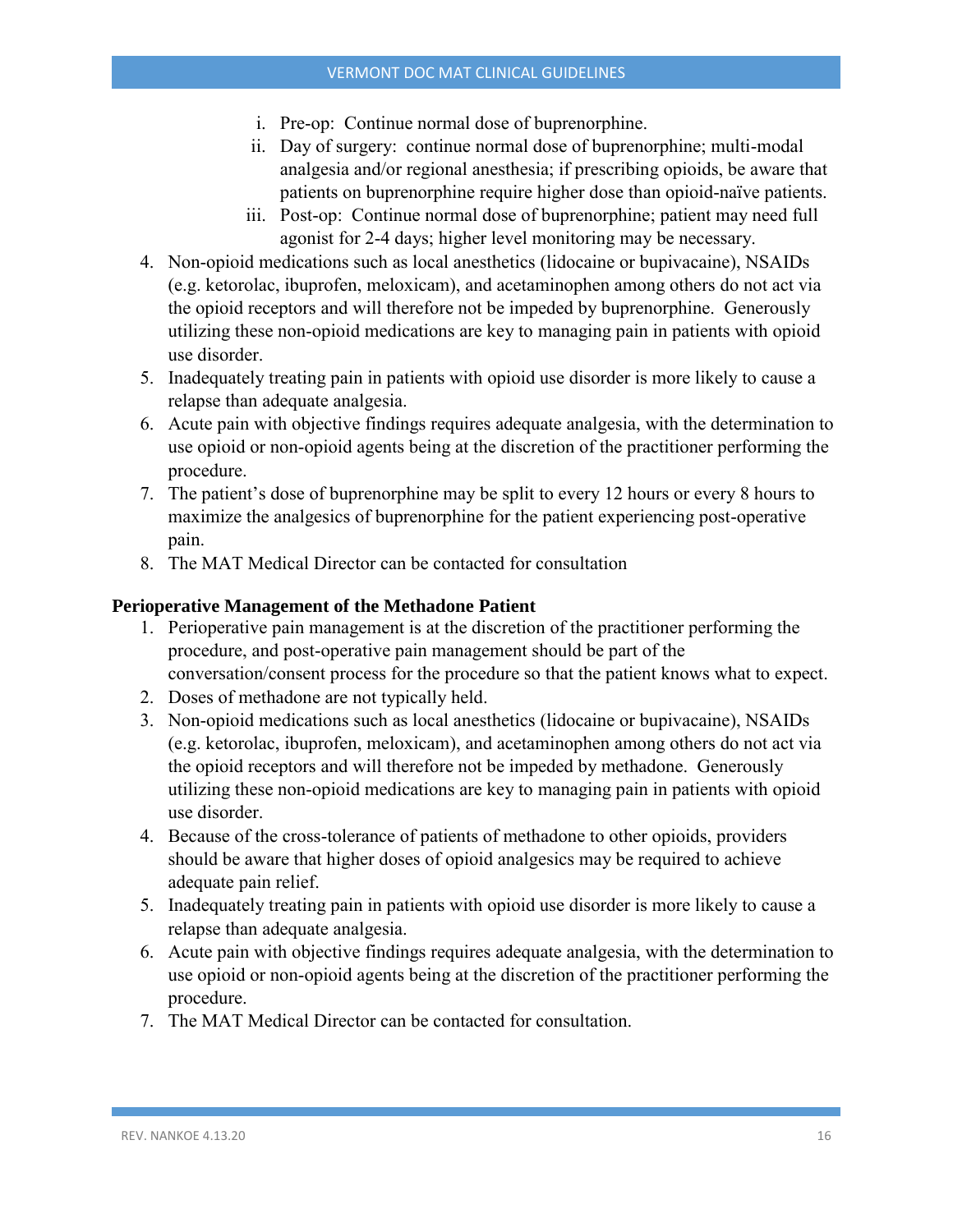#### **Perioperative Management of the Naltrexone Patient**

- 1. Oral naltrexone must be discontinued 3 days prior to procedure. Intramuscular naltrexone lasts 28 days and must be switched to oral naltrexone, which must be discontinued 3 days prior to procedure.
- 2. Discontinuation of naltrexone prior to an elective surgery presents a particularly vulnerable time for relapse for a patient with opioid use disorder.
- 3. Perioperative pain management is at the discretion of the practitioner performing the procedure. Discussion about naltrexone and pain management should be part of the conversation/consent process for the procedure so that the patient knows what to expect.
- 4. Non-opioid medications such as local anesthetics (lidocaine or bupivacaine), NSAIDs (e.g. ketorolac, ibuprofen, meloxicam), and acetaminophen among others do not act via the opioid receptors and will therefore not be impeded by naltrexone. Generously utilizing these non-opioid medications are key to managing pain in patients with opioid use disorder.
- 5. Because of the antagonistic effects of naltrexone, providers should be aware that higher doses of opioid analgesics given in a monitored setting may be required to achieve adequate pain relief.
- 6. Acute pain with objective findings requires adequate analgesia, with the determination to use opioid or non-opioid agents being at the discretion of the practitioner performing the procedure.
- 7. The MAT Medical Director can be contacted for consultation.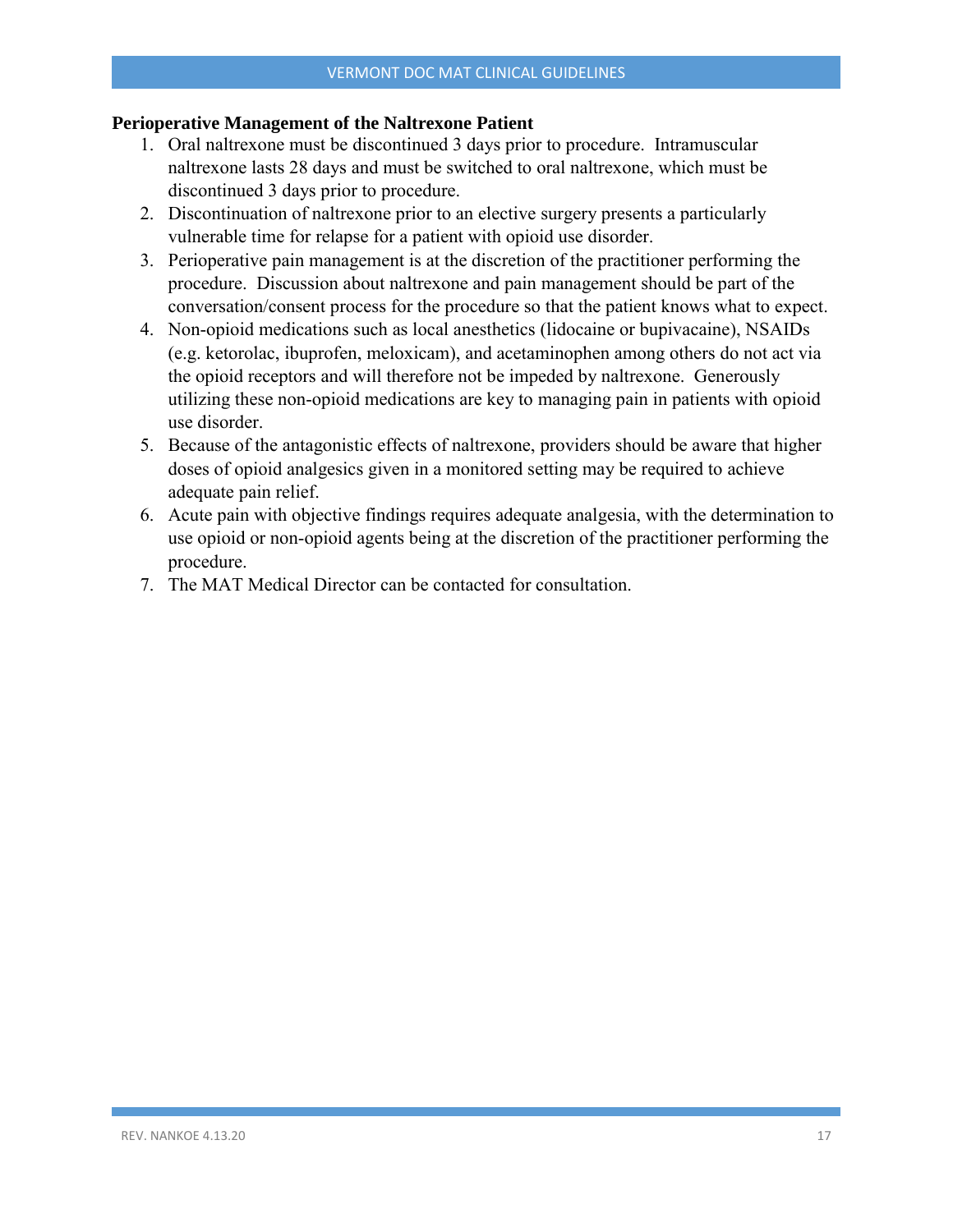#### **Attachments:**

Texas Christian University Screen 5 (TCU-5) MAT Care Coordination for Inmates Releasing on MAT into the Community Clinical Opioid Withdrawal Scale (COWS) Treatment Adjustment Form Impairment Assessment Tool

#### **References:**

Alford et al. Acute Pain Management for Patients Receiving Maintenance Methadone or Buprenorphine Therapy. Ann Intern Med. 2006 January 17; 144(2): 127-134.

Crotty K, Freedman K, Kampman KM. The American Society of Addiction Medicine (ASAM) National Practice Guideline for the Treatment of Opioid Use Disorder: 2020 Focused Update. J. Addict Med. 2020 Mar/Apr; 14 supplement 1 2S.

Lembke et al. Patients Maintained on Buprenorphine for Opioid Use Disorder Should Continue Buprenorpine Through the Perioperative Period. Pain Med. 2019 Mar 1; 20(3): 425-428.

Substance Abuse and Mental Health Services Administration (SAMHSA). Use of Medication-Assisted Treatment for Opioid Use Disorder in Criminal Justice Settings. July 2019.

Vermont Department of Health, Division of Alcohol and Drug Abuse Programs, et al. The Vermont Buprenorphine Practice Guidelines. 2018, p1-27.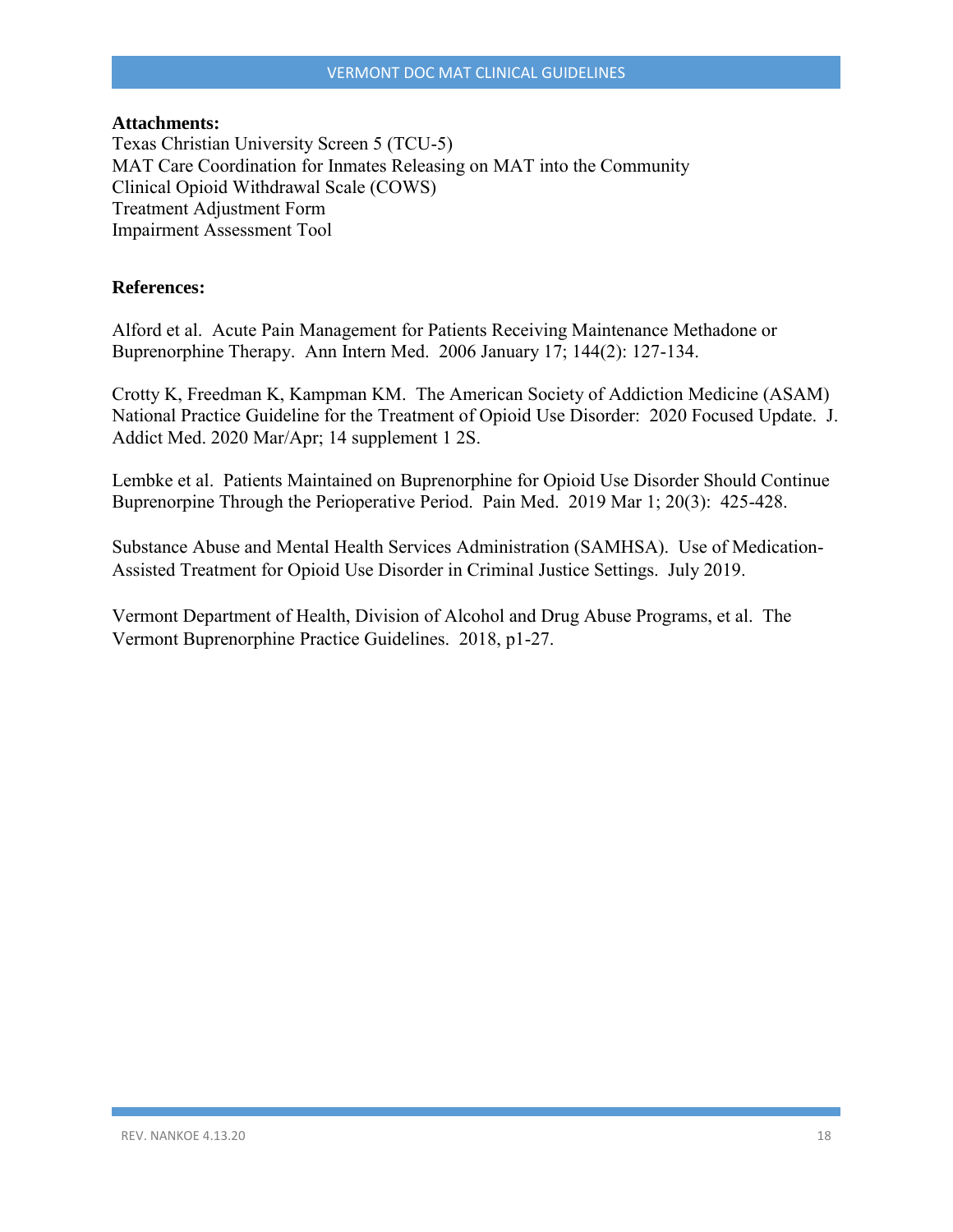| $Client$ $ID#$ | <b>Today's Date</b> | <b>Facility ID#</b> | Zin Code | Administration |
|----------------|---------------------|---------------------|----------|----------------|

## **TCU DRUG SCREEN V**

|    | During the last 12 months (before being locked up, if applicable) -                                                                                                                                                                                                                                              |                                                                                                                                                                                                                                                                                                                                                                                                                |         |    |
|----|------------------------------------------------------------------------------------------------------------------------------------------------------------------------------------------------------------------------------------------------------------------------------------------------------------------|----------------------------------------------------------------------------------------------------------------------------------------------------------------------------------------------------------------------------------------------------------------------------------------------------------------------------------------------------------------------------------------------------------------|---------|----|
|    | 1. Did you use larger amounts of drugs or use them for a longer time                                                                                                                                                                                                                                             |                                                                                                                                                                                                                                                                                                                                                                                                                | Yes     | No |
|    |                                                                                                                                                                                                                                                                                                                  |                                                                                                                                                                                                                                                                                                                                                                                                                |         | O  |
| 2. | Did you try to control or cut down on your drug use but were unable to do it?                                                                                                                                                                                                                                    |                                                                                                                                                                                                                                                                                                                                                                                                                | $\circ$ | o  |
| 3. | Did you spend a lot of time getting drugs, using them, or recovering                                                                                                                                                                                                                                             |                                                                                                                                                                                                                                                                                                                                                                                                                | $\circ$ | o  |
| 4. |                                                                                                                                                                                                                                                                                                                  |                                                                                                                                                                                                                                                                                                                                                                                                                |         | o  |
| 5. | Did you get so high or sick from using drugs that it kept you from                                                                                                                                                                                                                                               |                                                                                                                                                                                                                                                                                                                                                                                                                |         | o  |
| 6. | Did you continue using drugs even when it led to social or interpersonal problems?  O                                                                                                                                                                                                                            |                                                                                                                                                                                                                                                                                                                                                                                                                |         | o  |
| 7. | Did you spend less time at work, school, or with friends because of your drug use?                                                                                                                                                                                                                               |                                                                                                                                                                                                                                                                                                                                                                                                                | O       | o  |
| 8. |                                                                                                                                                                                                                                                                                                                  |                                                                                                                                                                                                                                                                                                                                                                                                                |         | o  |
| 9. |                                                                                                                                                                                                                                                                                                                  |                                                                                                                                                                                                                                                                                                                                                                                                                |         | o  |
|    | 10a. Did you need to increase the amount of a drug you were taking so that you                                                                                                                                                                                                                                   |                                                                                                                                                                                                                                                                                                                                                                                                                |         | o  |
|    | 10b. Did using the same amount of a drug lead to it having less of an effect                                                                                                                                                                                                                                     |                                                                                                                                                                                                                                                                                                                                                                                                                |         | o  |
|    | 11a. Did you get sick or have withdrawal symptoms when you quit or missed                                                                                                                                                                                                                                        |                                                                                                                                                                                                                                                                                                                                                                                                                | $\circ$ | o  |
|    |                                                                                                                                                                                                                                                                                                                  |                                                                                                                                                                                                                                                                                                                                                                                                                | $\circ$ | O  |
|    | 12. Which drug caused the most serious problem during the last 12 months? [CHOOSE ONE]                                                                                                                                                                                                                           |                                                                                                                                                                                                                                                                                                                                                                                                                |         |    |
|    | O None<br>O Alcohol<br>O Cannaboids - Marijuana (weed)<br>O Cannaboids - Hashish (hash)<br>O Synthetic Marijuana (K2/Spice)<br>O Opioids - Heroin (smack)<br>$\circ$ Opioids – Opium (tar)<br>O Stimulants – Powder Cocaine (coke)<br>O Stimulants – Crack Cocaine (rock)<br>O Stimulants - Amphetamines (speed) | O Stimulants - Methamphetamine (meth)<br>O Bath Salts (Synthetic Cathinones)<br>O Club Drugs - MDMA/GHB/Rohypnol (Ecstasy)<br>O Dissociative Drugs - Ketamine/PCP (Special K)<br>O Hallucinogens - LSD/Mushrooms (acid)<br>O Inhalants - Solvents (paint thinner)<br>O Prescription Medications - Depressants<br>O Prescription Medications - Stimulants<br>O Prescription Medications - Opioid Pain Relievers |         |    |

 $1$  of  $2$ TCU Drug Screen V (v.Sept14) C Copyright 2014 TCU Institute of Behavioral Research, Fort Worth, Texas. All rights reserved.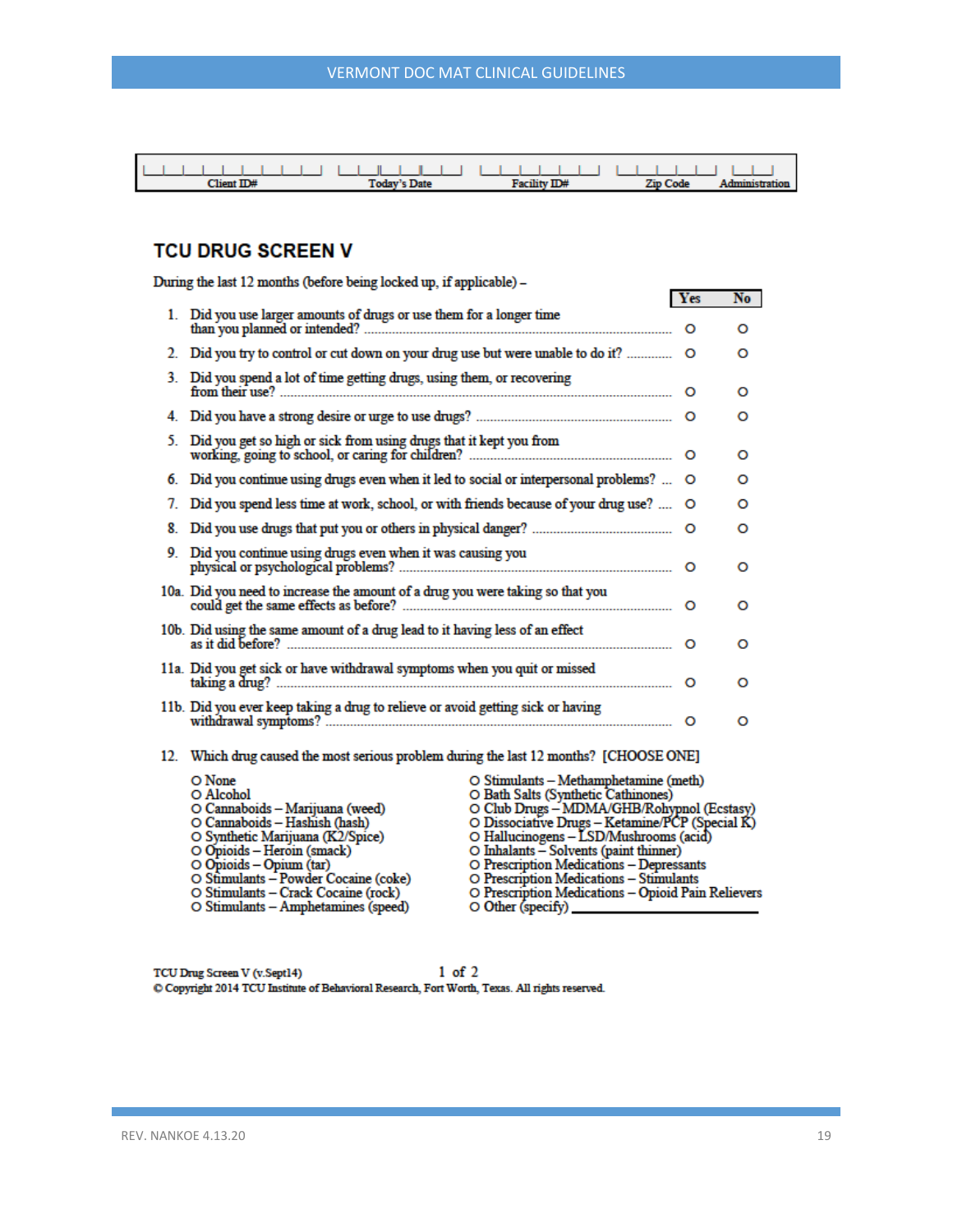| $Client$ $ID#$ | Today's Date | Facility ID# | Zip Code | Administration |
|----------------|--------------|--------------|----------|----------------|

| 13. | How often did you use each type of drug<br>during the last 12 months?                                                                 | <b>Never</b>                                   | Only<br>a few<br>times                         | $1-3$<br>times per<br>month                    | $1-5$<br>times per<br>week                     | Daily                                          |
|-----|---------------------------------------------------------------------------------------------------------------------------------------|------------------------------------------------|------------------------------------------------|------------------------------------------------|------------------------------------------------|------------------------------------------------|
|     | Stimulants - Methamphetamine (meth)                                                                                                   | o<br>ο<br>o<br>o<br>о<br>o<br>o<br>o<br>o<br>o | o<br>ο<br>ο<br>ο<br>ο<br>ο<br>ο<br>ο<br>ο<br>ο | ο<br>Đ<br>O<br>Đ<br>Đ<br>O<br>o<br>o<br>o<br>o | o<br>ο<br>ο<br>ο<br>ο<br>ο<br>ο<br>ο<br>ο<br>ο | ο<br>Đ<br>Đ<br>Đ<br>Đ<br>O<br>o<br>O<br>o<br>O |
|     | Club Drugs - MDMA/GHB/ Rohypnol Ecstasy)                                                                                              | ο<br>o                                         | ο<br>ο                                         | o<br>O                                         | ο<br>ο                                         | O<br>O                                         |
| m.  | Dissociative Drugs - Ketamine/PCP (Special K)                                                                                         | ο                                              | ο                                              | o                                              | ο                                              | o                                              |
|     |                                                                                                                                       | о<br>۰                                         | ο<br>ο                                         | o<br>o                                         | ο<br>ο                                         | O<br>O                                         |
|     |                                                                                                                                       | ο                                              | ο                                              | o                                              | ο                                              | Đ                                              |
|     |                                                                                                                                       | ۰                                              | ο                                              | o                                              | ο                                              | o                                              |
|     | r. Prescription Medications - Opioid Pain Relievers                                                                                   | ο                                              | ο                                              | o                                              | ο                                              | o                                              |
|     | s. Other (specify)<br>the contract of the contract of the contract of the contract of the contract of the contract of the contract of | ο                                              | ο                                              | o                                              | ο                                              | o                                              |

| 14. How many times before now have you ever been in a drug treatment program?<br>[DO NOT INCLUDE AA/NA/CA MEETINGS] |                         |                  |            |                          |  |  |  |
|---------------------------------------------------------------------------------------------------------------------|-------------------------|------------------|------------|--------------------------|--|--|--|
| <b>D</b> Never                                                                                                      | $\bullet$ <i>l time</i> | $\Omega$ 2 times | $O3$ times | $\Omega$ 4 or more times |  |  |  |
| 15. How serious do you think your drug problems are?                                                                |                         |                  |            |                          |  |  |  |

 $\Box$  Not at all Slightly  $\Box$  Moderately  $\bigcirc$  Considerably  $D$  Extremely

16. During the last 12 months, how often did you inject drugs with a needle?

 $\Box$  Only a few times  $\Box$  1-3 times/month  $\Box$  1-5 times per week  $\Box$  Never O Daily

17. How important is it for you to get drug treatment now?

Slightly  $\Box$  Not at all  $\Box$  Moderately Considerably  $D$  Extremely

 $2$  of  $2$ TCU Drug Screen V (v. Sept14) C Copyright 2014 TCU Institute of Behavioral Research, Fort Worth, Texas. All rights reserved.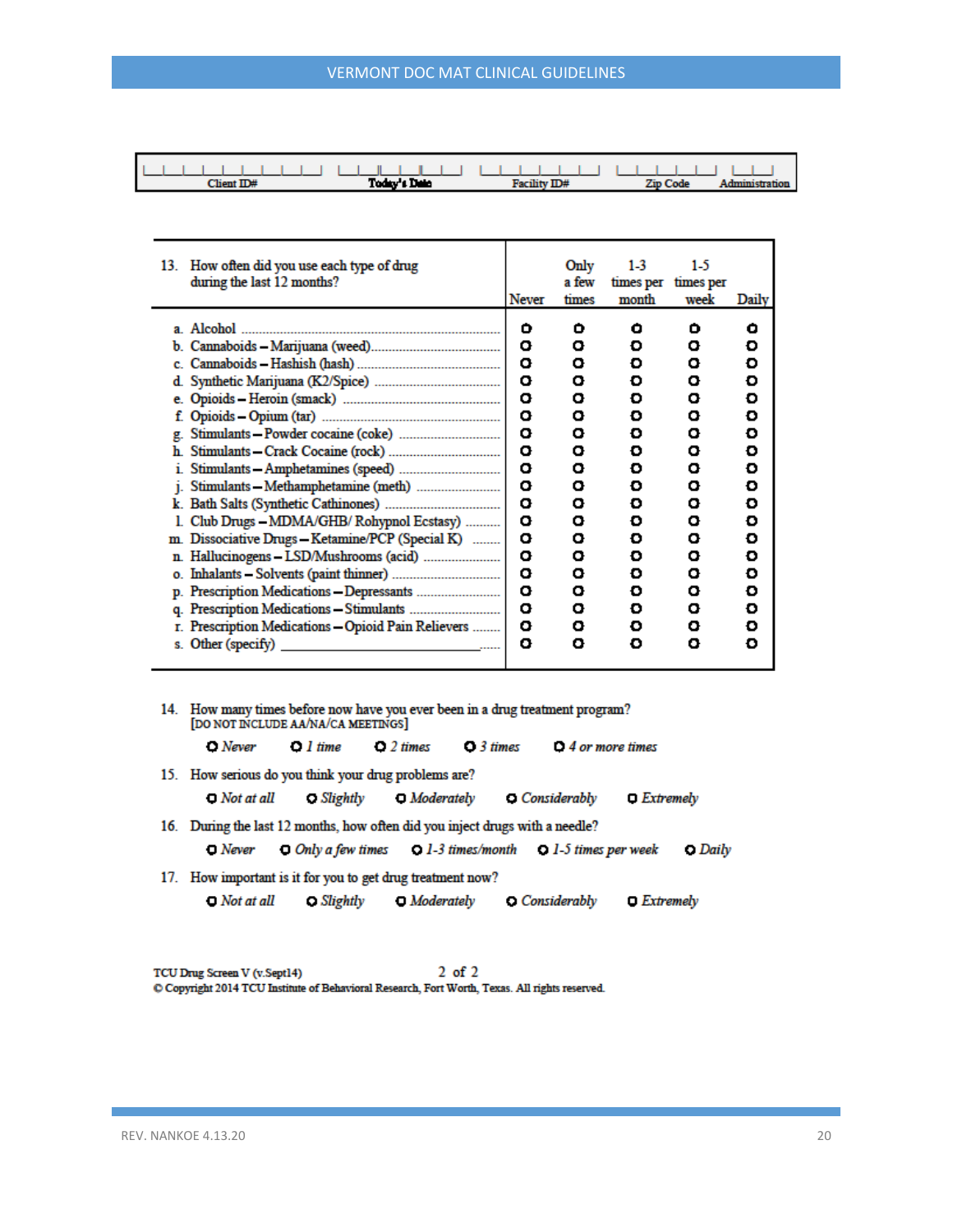#### **MAT Care Coordination for Inmates Releasing on MAT into the Community**

Upon entering a Vermont Correctional Facility all Opioid Use Disorder Screening, Assessment, COWS taper (narcotic and non-narcotic), medically necessary MAT Induction, counseling and behavioral therapies will be provided based on current policies, protocols and clinical guidelines and comply with Vermont and Federal law.

- 1. During the MAT Medical determination assessment process, the nurse completing the medical intake, or the MAT Case Manager(s) will verify, with the inmate, which community they will release to, the date of their release, and the potential community treatment provider(s) they intend to use. The nurse doing the medical intake, or the MAT Case Manager will complete provide the inmate: an ROI, provide patient information about HUBS/Community Spokes and MAT FAQ to support continuity of care.
- 2. The MAT Care Coordinator will confirm the inmate's release date with the facility Living Unit Supervisor (LUS) and/or Caseworker and the LUS/ Caseworker will notify medical if there are any changes.
- 3. When the inmate' s release date is confirmed or estimated, the MAT Care Coordinator will make appointments with community-based providers. If an inmate is removed from MAT, the MAT Care Coordinator will notify the LUS/Caseworker.
- 4. The MAT Care Coordinator will document referral status and appointment(s) in the EHR using the MAT-Induction Discharge UDR. (Information from this UDR auto-populates into Discharge Summary UDR). As part of the UDR, the MAT Care Coordinator is required to remind the inmate that the HUB requires them to provide a photo ID and insurance information.
- 5. The MAT Care Coordinator will, as per the ROI, provide the Community based provider with health information necessary to MAT care coordination that will include: overview, medications, last history and physical, last CIC, and labs.
- 6. The MAT Care Coordinator will continue to provide the facility LUS/Caseworker and field Probation office (if relevant) all MAT care coordination information to ensure a seamless transition to the community.
- 7. Nursing will print off and provide the inmate and the LUS/Caseworker with a "Discharge Summary." The Discharge Summary will include community referral appointment date/ days/times, MAT community-based resource information, a last dose letter (also completed by nursing), and any additional comments to be relayed to the inmate. If a MAT bridge dose is needed in cases where the last dose provided in facility is not sufficient to dose the inmate up until the date and time of the community-based appointment, it will be called into the Walgreen's/Rite-Aid pharmacy of inmate's choice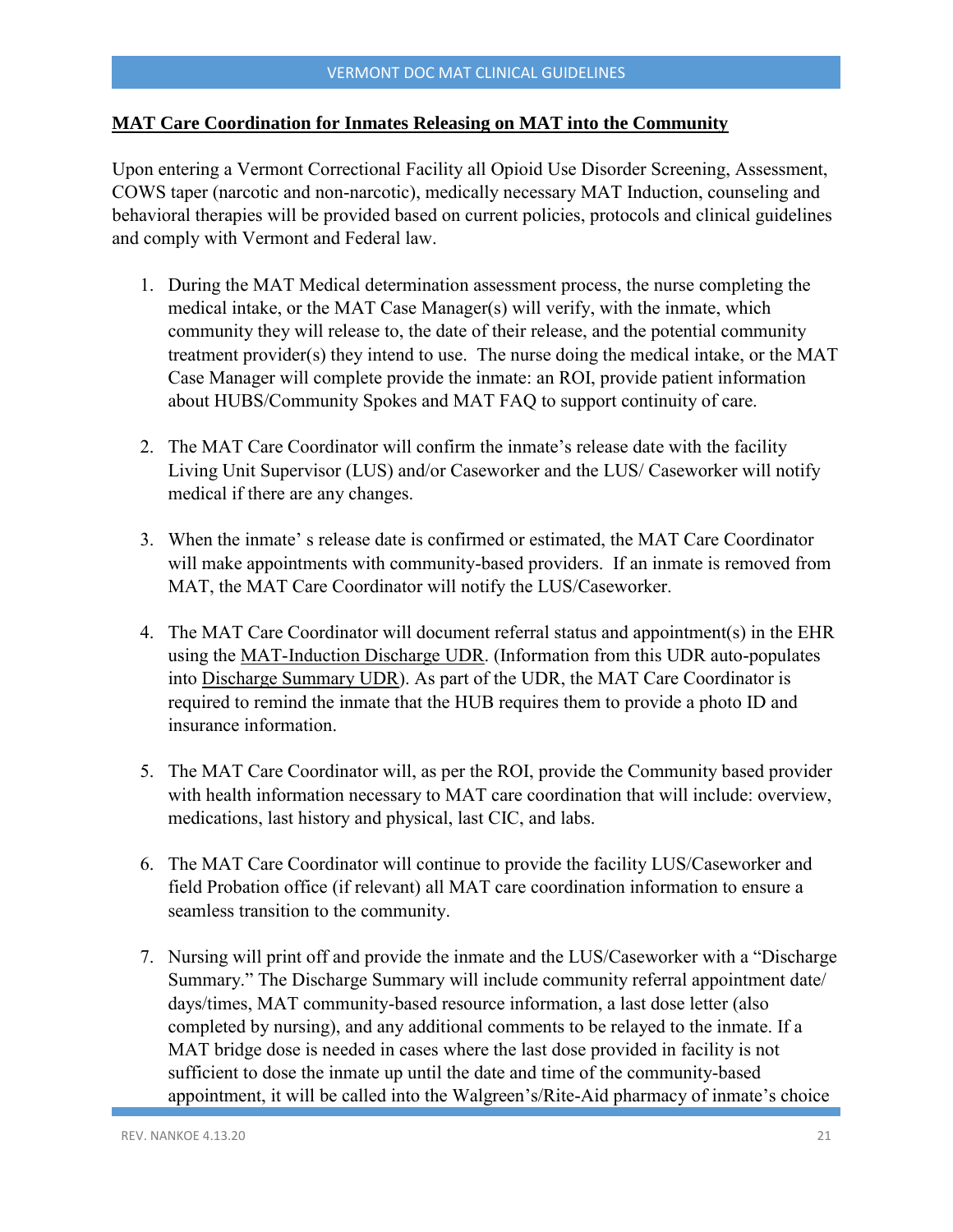by nursing for the number of days needed (days from last dose to day of community based provider appointment).

#### **RAPID RELEASE**

- 1. The MAT Care Coordinator will have daily communication with the facility LUS and caseworker(s) and will be informed by them of a rapid release.
	- a. If the inmate is on MAT, the MAT Care Coordinator will follow existing MAT Care Coordination procedure.
	- b. If the inmate is not on MAT but the provider determined that they meet medical necessity prior to release, the MAT Care Coordinator will contact medical provider to determine if there is enough time to safely induct the inmate.
- 2. If the medical provider determines that MAT induction is possible, medically necessary and safe, the inmate will be inducted as per existing policies, protocols and clinical guidelines. The medical provider will inform the MAT Care Coordinator who will then inform the facility LUS and/or caseworker.
	- a. The MAT Care Coordinator will schedule an appointment with the community provider named on the ROI to inform them of the inmate's rapid release and send the medically necessary health information.
- 3. If the medical provider determines that MAT induction is not medically necessary or unsafe to do so, the inmate will be informed by facility level nursing. Nursing will also inform the MAT Care Coordinator and MAT Case Management who will then inform DOC LUS/Caseworker.
- 4. Once the inmate is released, should they contact Centurion to request that their health information be sent to a provider different than the ROI on record, the Centurion Health Services provider will direct the person to sign a release with the provider of their choice, and fax to Centurion Regional Office (802-224-1935). Once the MAT Care Coordinator as received the new ROI, the health information will be sent by as soon as possible but within two business days.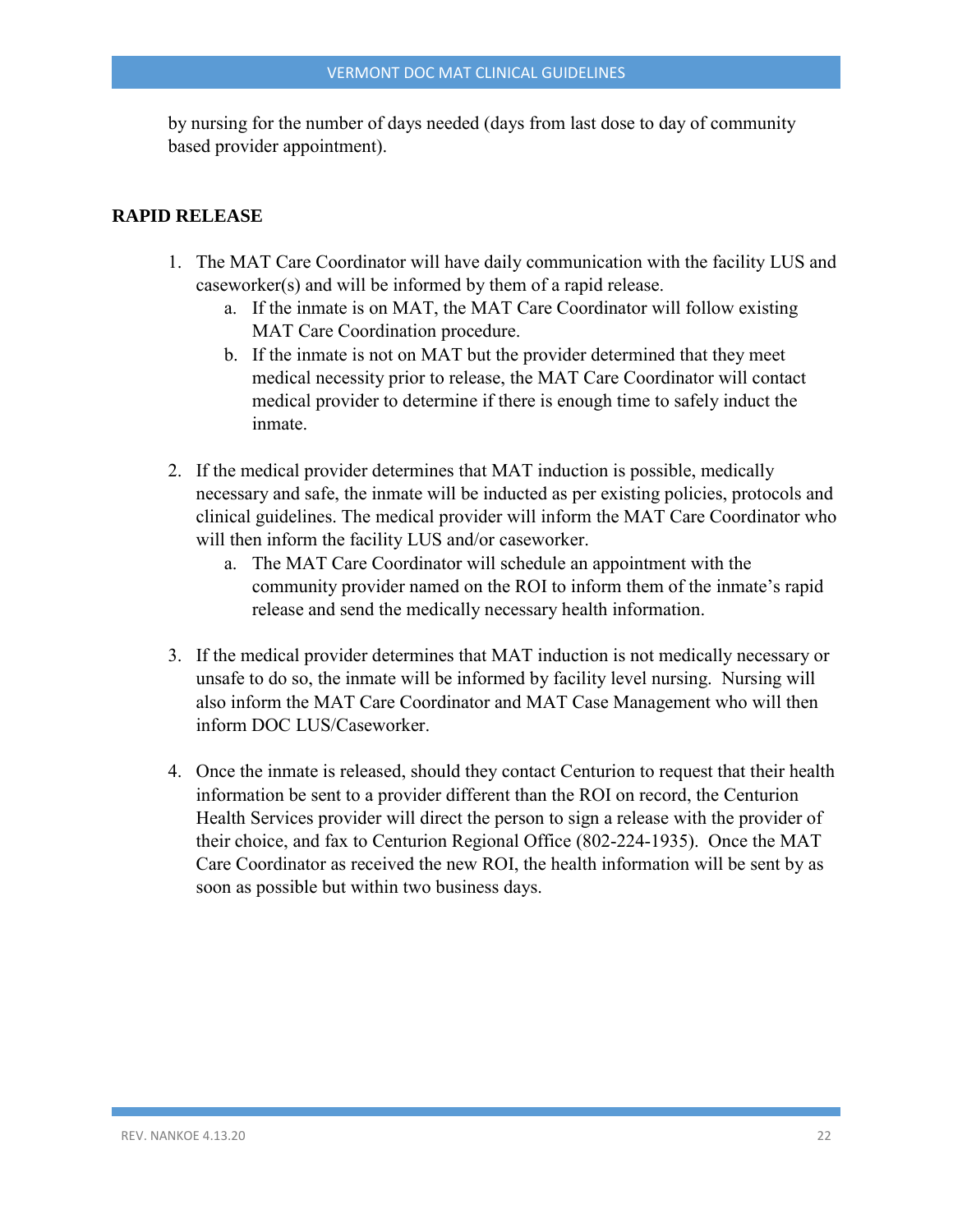## naabt.org mahl.org naabt.org naabt.org naabt.org naabt.org naabt.org naabt.org

# **Clinical Opiate Withdrawal Scale (COWS)**<br>Flowsheet for measuring symptoms over a period of time during buprenorphine induction.

For each item, write in the number that best describes the patient's signs or symptom. Rate on just the apparent relationship to opiate withdrawal.<br>For example: If heart rate is increased because the patient was jogging ju

| Patient Name:                                                                                                                                                                         |                                                                                                               |                       | Date: |
|---------------------------------------------------------------------------------------------------------------------------------------------------------------------------------------|---------------------------------------------------------------------------------------------------------------|-----------------------|-------|
| <b>Buprenorphine Induction:</b>                                                                                                                                                       |                                                                                                               |                       |       |
| Enter scores at time zero, 30 minutes after first dose, 2 hours after first dose, etc.                                                                                                |                                                                                                               | Times of Observation: |       |
| Resting Pulse Rate: Record Beats per Minute                                                                                                                                           |                                                                                                               |                       |       |
| Measured after patient is sitting or lying for one minute<br>$0 =$ pulse rate 80 or below<br>$1 = \text{pulse rate } 81 - 100$                                                        | $\bullet$ 2 = pulse rate 101-120<br>$\bullet$ 4 = pulse rate greater than 120                                 |                       |       |
| Sweating: Over Past 1/2 Hour not Accounted for by Room Temperature or Patient Activity                                                                                                |                                                                                                               |                       |       |
| $0 =$ no report of chills or flushing<br>$I =$ subjective report of chills or flushing<br>2 = flushed or observable moistness on face                                                 | • 3 = beads of sweat on brow or face<br>$\bullet$ 4 = sweat streaming off face                                |                       |       |
| <b>Restlessness Observation During Assessment</b>                                                                                                                                     |                                                                                                               |                       |       |
| $0 =$ able to sit still<br>$1$ = reports difficulty sitting still, but is able to do so $\rightarrow$ 5 = Unable to sit still for more than a few seconds                             | • 3 = frequent shifting or extraneous movements of legs/arms                                                  |                       |       |
| <b>Pupil Size</b>                                                                                                                                                                     |                                                                                                               |                       |       |
| $0 =$ pupils pinned or normal size for room light<br>$1 =$ pupils possibly larger than normal for room light $\bullet$ 5 = pupils so dilated that only the rim of the iris is visible | $\div$ 2 = pupils moderately dilated                                                                          |                       |       |
| Bone or Joint Aches if Patient was Having Pain Previously,<br>only the Additional Component Attributed to Opiate Withdrawal is Scored                                                 |                                                                                                               |                       |       |
| $0 = not present$<br>1 = mild diffuse discomfort • 4 = patient is rubbing joints or muscles and is unable to sit still because of discomfort                                          | • 2 = patient reports severe diffuse aching of joints/muscles                                                 |                       |       |
| Runny Nose or Tearing Not Accounted for by Cold Symptoms or Allergies                                                                                                                 |                                                                                                               |                       |       |
| $0 = not present$<br>1 = nasal stuffiness or unusually moist eyes                                                                                                                     | $\bullet$ 2 = nose running or tearing<br>$\bullet$ 4 = nose constantly running or tears streaming down cheeks |                       |       |
| GI Upset: Over Last 1/2 Hour                                                                                                                                                          |                                                                                                               |                       |       |
| $0 = no Gl$ symptoms<br>$I =$ stomach cramps<br>$2$ = nausea or loose stool                                                                                                           | $\bullet$ 3 = vomiting or diambea<br>$\bullet$ 5 = multiple episodes of diarrhea or vomiting                  |                       |       |
| <b>Tremor Observation of Outstretched Hands</b>                                                                                                                                       |                                                                                                               |                       |       |
| $0 = no$ tremor<br>$I =$ tremor can be felt, but not observed                                                                                                                         | * 2 = slight tremor observable<br>$*$ 4 = gross tremor or muscle twitching                                    |                       |       |
| <b>Yawning Observation During Assessment</b>                                                                                                                                          |                                                                                                               |                       |       |
| $0 = no$ yavning<br>$1 =$ yawning once or twice during assessment                                                                                                                     | $\bullet$ 2 = yawning three or more times during assessment<br>$\bullet$ 4 = yawning several times/minute     |                       |       |
| <b>Anxiety or Initability</b>                                                                                                                                                         |                                                                                                               |                       |       |
| $0 =$ none<br>$1 =$ patient reports increasing irritability or anxiousness $\bullet$ 4 = patient so irritable or anxious that participation                                           | • 2 = patient obviously irritable/anxious<br>in the assessment is difficult                                   |                       |       |
| <b>Gooseflesh Skin</b>                                                                                                                                                                |                                                                                                               |                       |       |
| $0 =$ skin is smooth<br>3 = piloerection of skin can be felt or hairs standing up on arms                                                                                             | $\bullet$ 5 = prominent piloerection                                                                          |                       |       |
| Score: 5-12 = Mild                                                                                                                                                                    |                                                                                                               | <b>Total score</b>    |       |
| $13-24 = $ Moderate                                                                                                                                                                   |                                                                                                               |                       |       |
| 25-36 = Moderately Severe<br>More than 36 = Severe Withdrawal                                                                                                                         |                                                                                                               | Observer's initials   |       |

г

The National Alliance of Advocates for Buprenorphine Treatment PO Box 333 · Farmington, CT 06034 · MakeContact@naabt.org naabt.org

\*Source: Wesson et al. 1999.

**5M 11/11**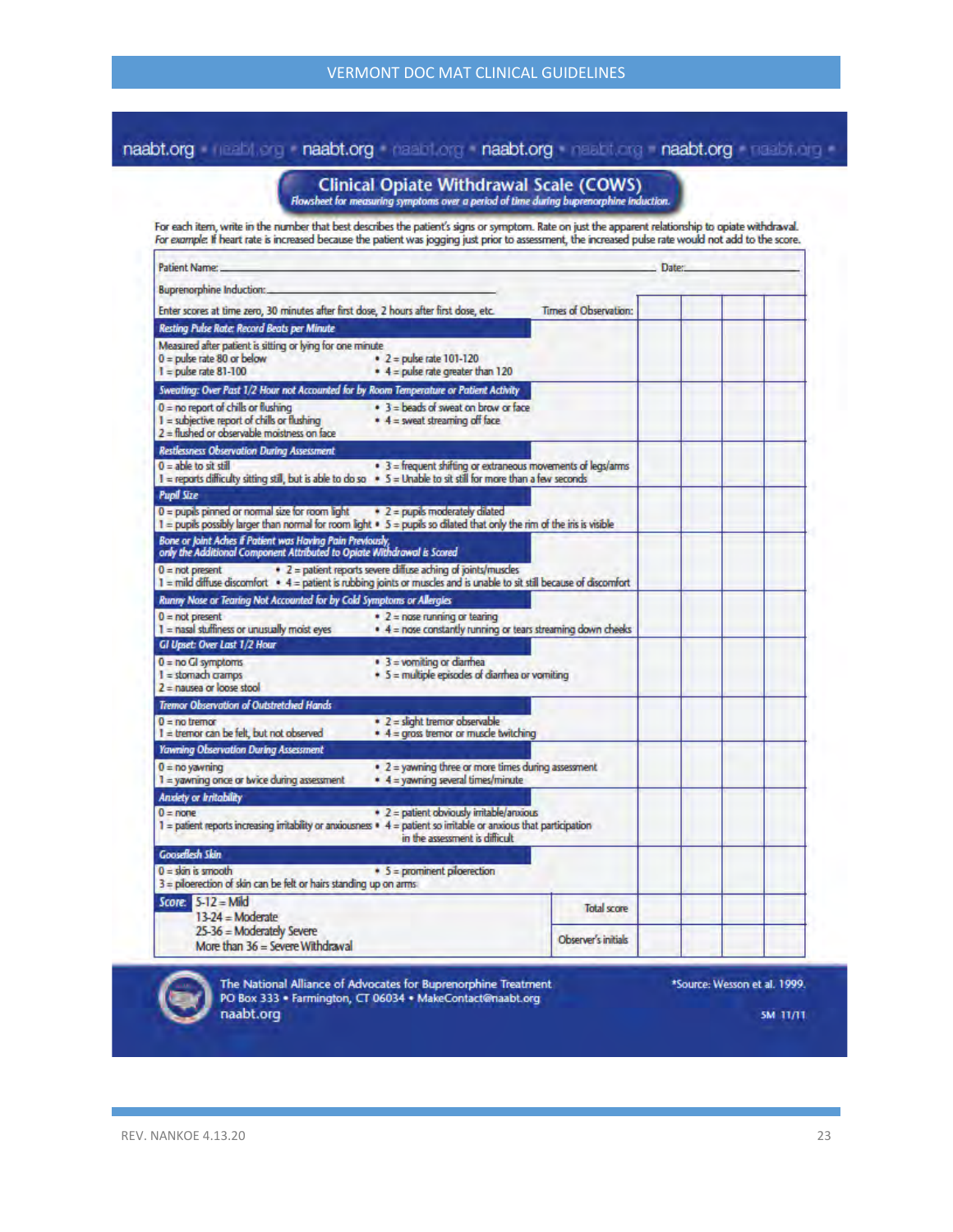## VERMONT DOC MAT CLINICAL GUIDELINES

#### **MAT Treatment Adjustment Form**

Patient Name: <br> Patient DOB:

Current Buprenorphine Dose: mg

Date of admission to MAT:

**Why is a MAT Treatment Evaluation requested**?

Continued use of illicit drugs?: YES NO

If yes, please describe:

Date:

| Drug | Amount used and route | Frequency in last week | Date of last use |
|------|-----------------------|------------------------|------------------|
|      |                       |                        |                  |
|      |                       |                        |                  |

Any patient/staff reports of sedation or impairment on current dose? YES NO If yes, describe: \_\_\_\_\_\_\_\_\_\_\_\_\_\_\_\_\_\_\_\_\_\_\_\_\_\_\_\_\_\_\_\_\_\_\_\_\_\_\_\_\_\_\_\_\_\_\_\_\_\_\_\_\_\_\_\_\_\_\_\_\_\_\_\_\_\_\_\_\_\_\_

\_\_\_\_\_\_\_\_\_\_\_\_\_\_\_\_\_\_\_\_\_\_\_\_\_\_\_\_\_\_\_\_\_\_\_\_\_\_\_\_\_\_\_\_\_\_\_\_\_\_\_\_\_\_\_\_\_\_\_\_\_\_\_\_\_\_\_\_\_\_\_\_\_

| Drug Screens:     | Side effects/toxicity:              |  |  |
|-------------------|-------------------------------------|--|--|
|                   | Sedation:<br>yes / no Description:  |  |  |
| Results:<br>Date: | Constipation: yes / no Description: |  |  |
| Results:<br>Date: | yes / no Description:<br>Sweating:  |  |  |
| Date:<br>Results: | Other:<br>yes / no Description:     |  |  |

| Medications:                         |
|--------------------------------------|
| Allergies:                           |
|                                      |
| *For dose adjustment requests only*: |
| Symptoms 3-4 hrs after medicating:   |
|                                      |
|                                      |

Sx 24 hrs after medicating (if reporting withdrawal, do pre-dose COW):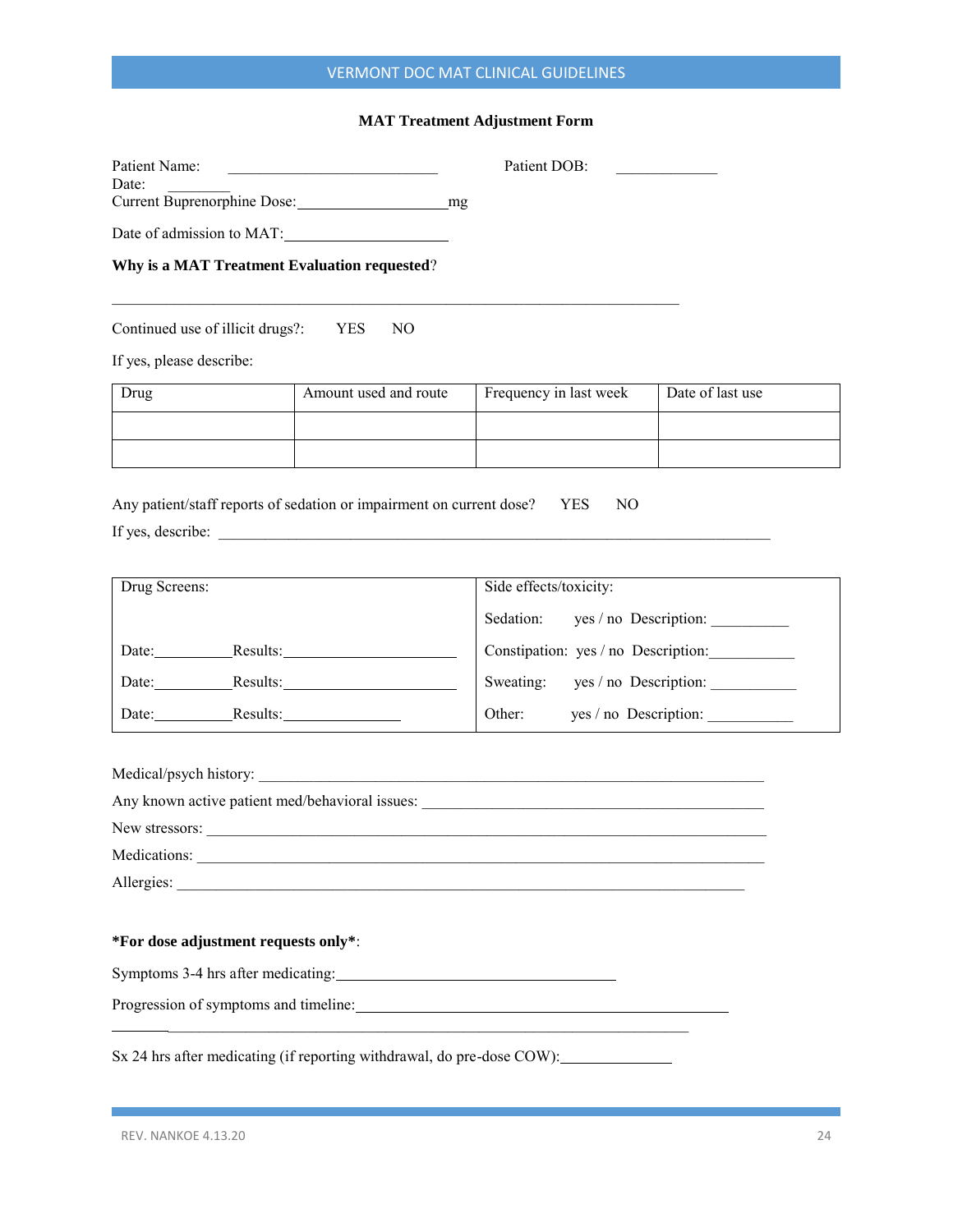#### VERMONT DOC MAT CLINICAL GUIDELINES

Adherence with counseling/ check-ins/treatment plan:

MAT Team Member impression: \_\_\_\_\_\_\_\_\_\_\_\_\_\_\_\_\_\_\_\_\_\_\_\_\_\_\_\_\_\_\_\_\_\_\_\_\_\_\_\_\_\_\_\_\_\_\_\_\_ **\*For behavioral concerns only\***: Current behavioral interventions on treatment plan: \_\_\_\_\_\_\_\_\_\_\_\_\_\_\_\_\_\_\_\_\_\_\_\_\_\_\_\_\_ Adherence with behavioral interventions on treatment plan: MAT Team assessment/recommendation:  $\mathcal{L}_\mathcal{L} = \{ \mathcal{L}_\mathcal{L} = \{ \mathcal{L}_\mathcal{L} = \{ \mathcal{L}_\mathcal{L} = \{ \mathcal{L}_\mathcal{L} = \{ \mathcal{L}_\mathcal{L} = \{ \mathcal{L}_\mathcal{L} = \{ \mathcal{L}_\mathcal{L} = \{ \mathcal{L}_\mathcal{L} = \{ \mathcal{L}_\mathcal{L} = \{ \mathcal{L}_\mathcal{L} = \{ \mathcal{L}_\mathcal{L} = \{ \mathcal{L}_\mathcal{L} = \{ \mathcal{L}_\mathcal{L} = \{ \mathcal{L}_\mathcal{$ **\*For non-adherence with treatment plan\*:**  Nature of non-compliance: \_\_\_\_\_\_\_\_\_\_\_\_\_\_\_\_\_\_\_\_\_\_\_\_\_\_\_\_\_\_\_\_\_\_\_\_\_\_\_\_\_\_\_\_\_\_ Nursing impression: \_\_\_\_\_\_\_\_\_\_\_\_\_\_\_\_\_\_\_\_\_\_\_\_\_\_\_\_\_\_\_\_\_\_\_\_\_\_\_\_\_\_\_\_\_\_\_\_\_ Staff filling out form: \_\_\_\_\_\_\_\_\_\_\_\_\_\_\_\_\_\_\_\_\_\_\_\_\_\_\_\_\_\_\_\_\_\_\_\_\_\_\_ MAT Provider assessment/plan:

\_\_\_\_\_\_\_\_\_\_\_\_\_\_\_\_\_\_\_\_\_\_\_\_\_\_\_\_\_\_\_\_\_\_\_\_\_\_\_\_\_\_\_\_\_\_\_\_\_\_\_\_\_\_\_\_\_\_\_\_\_\_\_\_\_\_\_\_\_\_\_\_\_